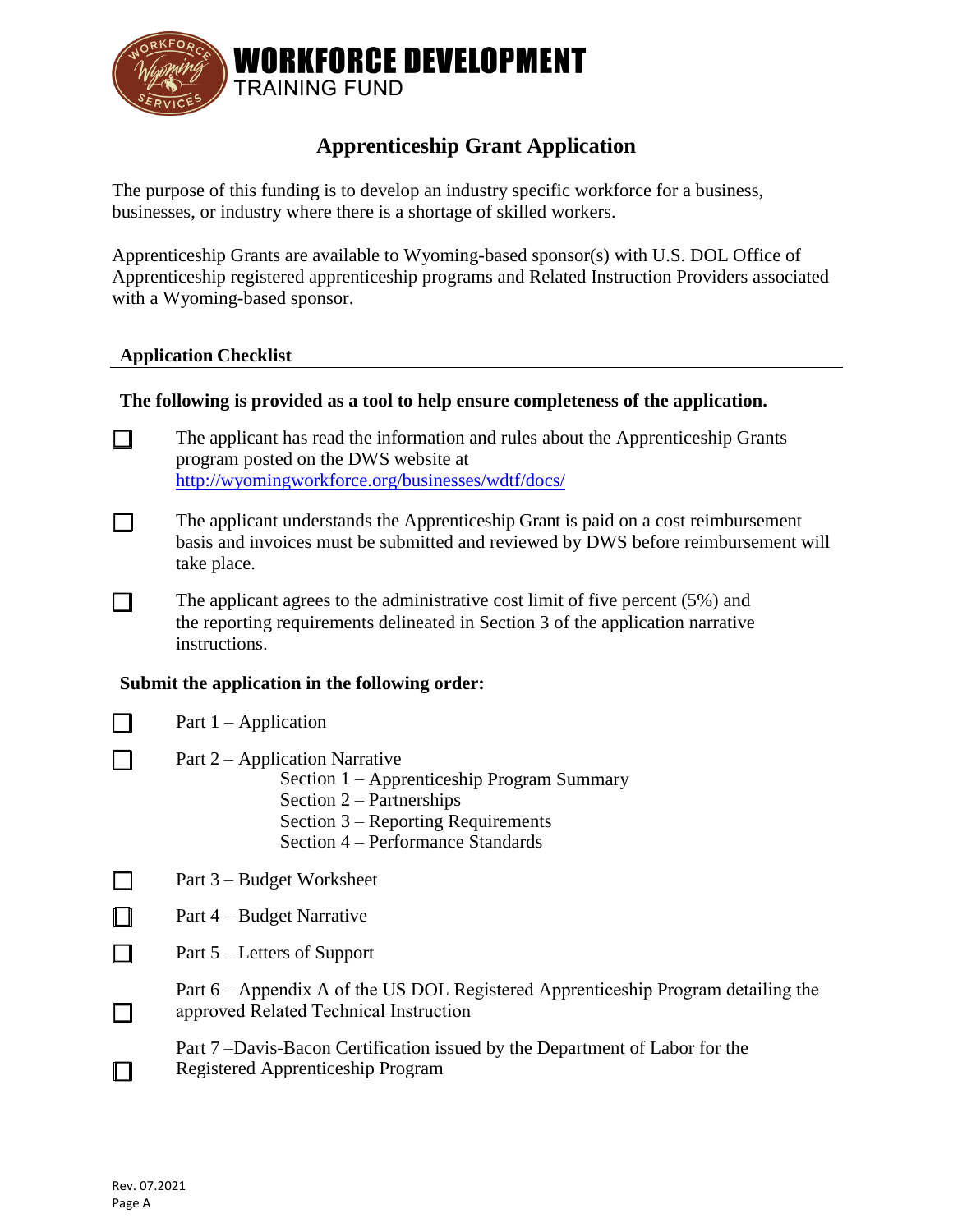

#### **Submission Instructions:**

- Email application packet in a PDF format to [DWS-WDTF@wyo.gov.](mailto:DWS-WDTF@wyo.gov)
- Application must be submitted as one document in its entirety
- The original packet, signatures, and supporting documentation must also be mailed to DWS postmarked within five working days of the date of the email submission. Please send these documents to:

Department of Workforce Services Attn: WDTF 5221 Yellowstone Road Cheyenne, WY 82002

### **Formatting Instructions:**

- The text of the application and budget narratives shall be typed with a standard font size of 12, double-spaced, on one side of a standard 8.5 x 11-inch page.
- Margins must be 1 inch on all sides.
- Include supporting documentation as appendix items, if applicable
- Number all narrative pages in the upper right-hand corner and properly label appendix items.
- Do not add a footer.
- The application narrative must use the section headings provided.
- The Application and Budget Narratives (Part 2 and 4), combined, may be up to five pages in length. The Application (Part 1), Budget Worksheet (Part 3), and supporting documentation are not counted toward the page limit.

### **General Instructions:**

- The applicant shall list the number of apprentices per employer.
	- o This number shall be documented by the employer(s) in a letter of support and include the wage progression of the apprenticeship program.
	- o If the employer is the applicant, the application narrative will satisfy this requirement.
- The applicant, the related instruction provider, and/or the Office of Apprenticeship may be required to present their support of the application to the Workforce Development Council.
- No funds shall be disbursed to any entity prior to signing a contract. Payment shall be made for authorized expenditures upon receipt and approval by the Agency of an invoice from the Contractor, submitted not more than once a month or at the end of the Related Instruction, detailing actual financial expenditures made by the Contractor.
- If the application fails to meet any of the above requirements, it may be denied in whole by DWS.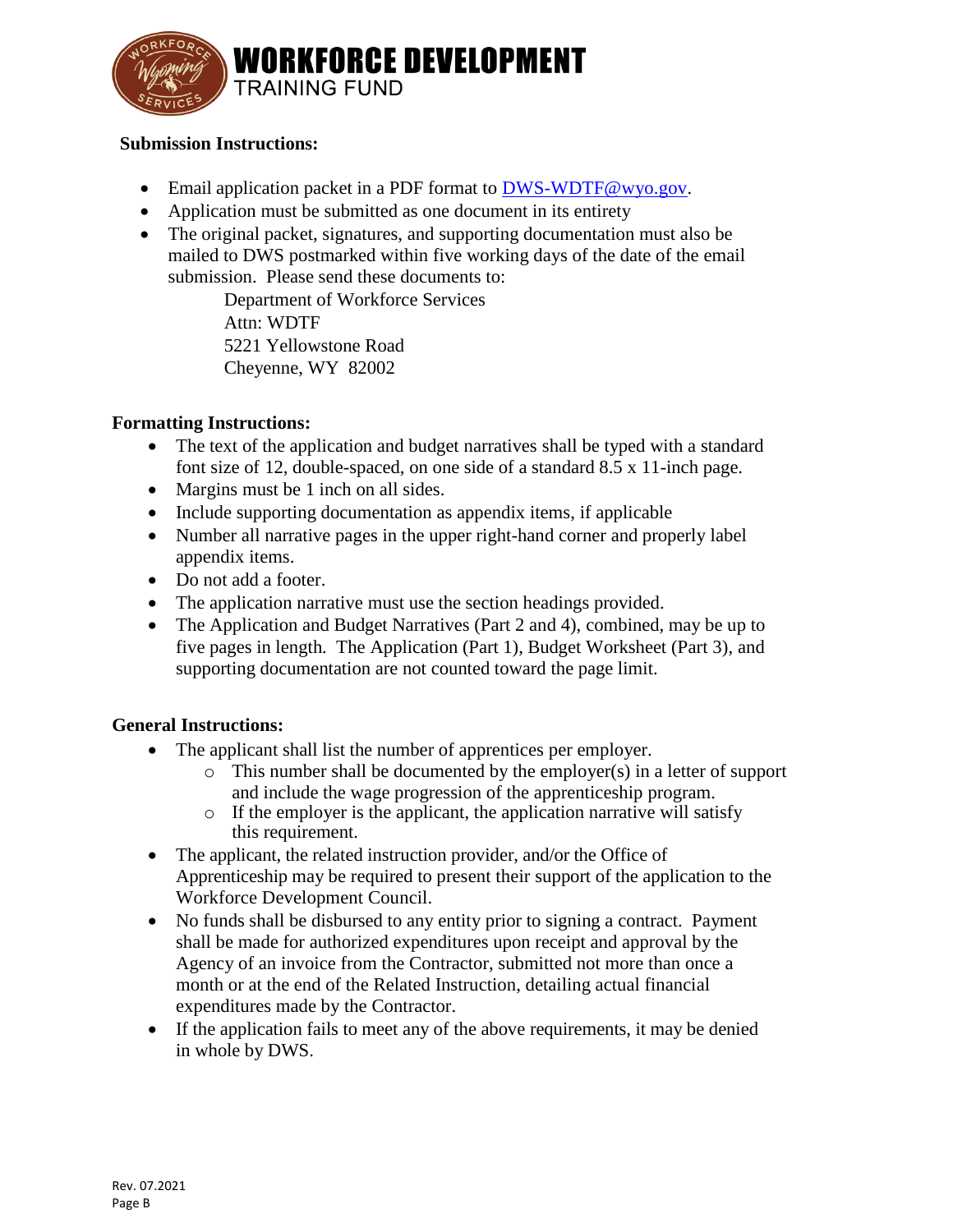

## **PART 1 – Application** (Complete sections, save, and submit with supporting documentation)

#### **For Office Use Only**

Application #: Date Received:

#### **Apprenticeship Grant Information**

| Title:                                        |  |
|-----------------------------------------------|--|
| Occupation:                                   |  |
| Dates of Related Technical Instruction:       |  |
| <b>Cost of Related Technical Instruction:</b> |  |
| Number of Apprentices:                        |  |
| Cost per Apprentice:                          |  |

#### **Applicant Information**

| Complete Legal<br><b>Business Name</b>                                           |                                  |  |        |                        |        |  |      |  |
|----------------------------------------------------------------------------------|----------------------------------|--|--------|------------------------|--------|--|------|--|
| <b>Physical Address:</b>                                                         |                                  |  |        |                        |        |  |      |  |
|                                                                                  | City:                            |  |        |                        | State: |  | Zip: |  |
|                                                                                  |                                  |  |        |                        |        |  |      |  |
| Mailing Address:                                                                 | City:                            |  | State: |                        | Zip:   |  |      |  |
| Telephone:                                                                       | Fax:                             |  |        | Website:               |        |  |      |  |
| <b>Contact Name</b>                                                              |                                  |  |        |                        |        |  |      |  |
| Job Title:                                                                       | Email Address:                   |  |        |                        |        |  |      |  |
| FEIN:                                                                            | WY Secretary of State Filing ID: |  |        |                        |        |  |      |  |
| WY UI No.:                                                                       |                                  |  |        | WY Worker's Comp. No.: |        |  |      |  |
| Yes<br>Contact has authority to sign contracts for applicant?<br>N <sub>o</sub>  |                                  |  |        |                        |        |  |      |  |
| If no, provide full name and title for contact with authority to sign contracts. |                                  |  |        |                        |        |  |      |  |
| Name:                                                                            | Title:                           |  |        |                        |        |  |      |  |

#### Check all that apply and then sign bottom of page:

Sponsor Employer Related Technical Instruction Provider

Applicant Representative. The person signing this application as the Applicant Representative certifies that he/she is authorized to represent the Applicant and is legally responsible for the information provided in this application.

| Applicant<br>. моняште: |  |
|-------------------------|--|
| m.<br>110               |  |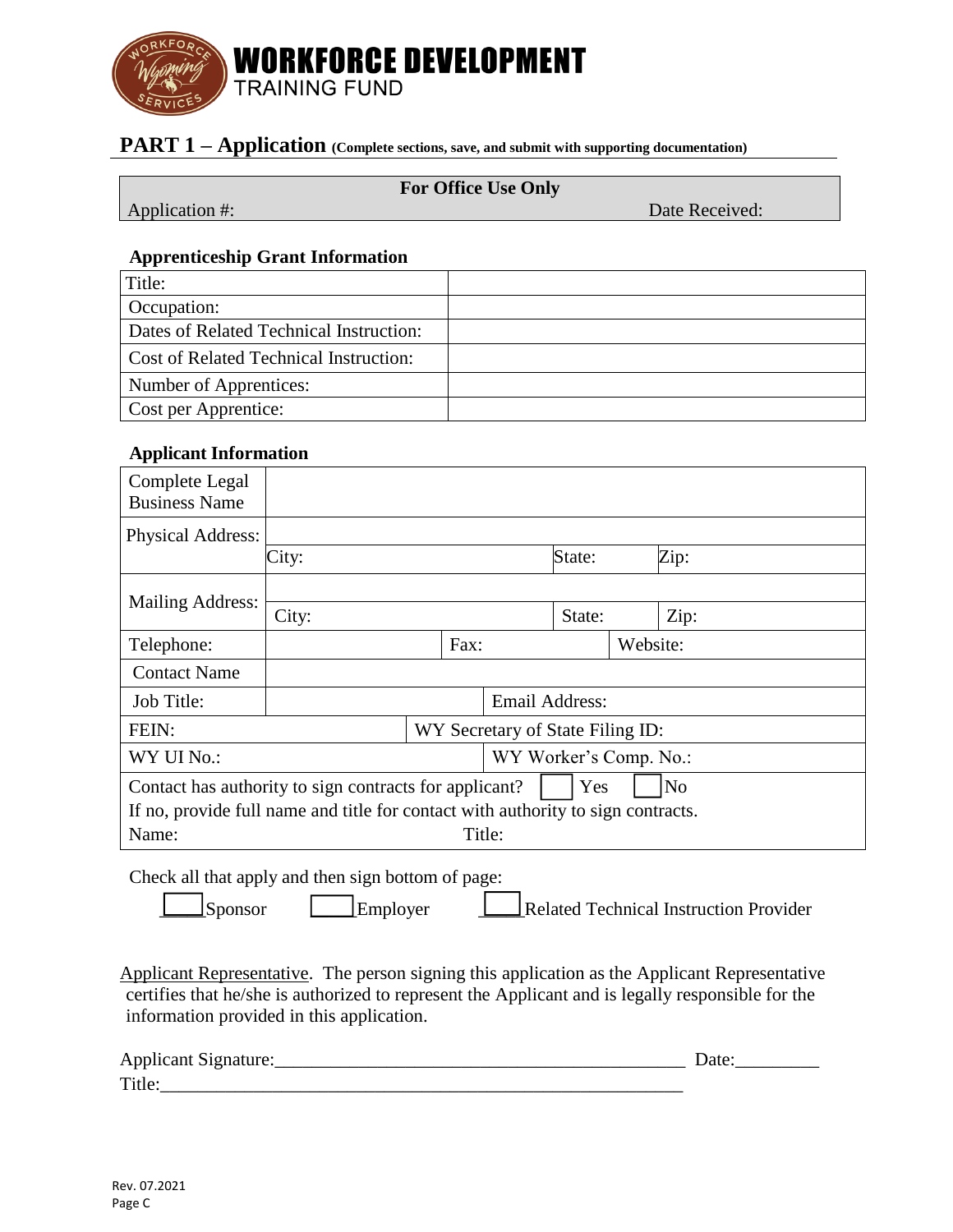

*If more than one employer is included in this application, download additional employer pages and complete as needed\*\**

## **Employer Information (if separate from Applicant)**

| Complete Legal<br><b>Business Name:</b>                                          |                                  |  |  |        |  |  |                      |
|----------------------------------------------------------------------------------|----------------------------------|--|--|--------|--|--|----------------------|
| Physical<br>Address:                                                             | City:                            |  |  | State: |  |  | Zip:                 |
| Mailing Address:                                                                 | City:                            |  |  | State: |  |  | Zip:                 |
| Telephone:                                                                       | Fax:                             |  |  |        |  |  | Website:             |
| <b>Contact Name:</b>                                                             |                                  |  |  |        |  |  |                      |
| Job Title:                                                                       | Email Address:                   |  |  |        |  |  |                      |
| Yes<br>N <sub>o</sub><br>Contact has authority to sign contracts for employer?   |                                  |  |  |        |  |  |                      |
| If no, provide full name and title for contact with authority to sign contracts. |                                  |  |  |        |  |  |                      |
| Name:                                                                            | Title:                           |  |  |        |  |  |                      |
| FEIN:                                                                            | WY Secretary of State Filing ID: |  |  |        |  |  |                      |
| WY UI No.:                                                                       |                                  |  |  |        |  |  | WY Worker's Comp. #: |

## **Related Instruction Provider Information (if separate from Applicant)**

| Complete Legal<br><b>Business Name:</b>                                          |                                  |      |                      |          |  |  |
|----------------------------------------------------------------------------------|----------------------------------|------|----------------------|----------|--|--|
| Physical                                                                         |                                  |      |                      |          |  |  |
| Address:                                                                         | City:                            |      | State:               | Zip:     |  |  |
|                                                                                  |                                  |      |                      |          |  |  |
| Mailing Address:                                                                 | City:                            |      | State:               | Zip:     |  |  |
| Telephone:                                                                       |                                  | Fax: |                      | Website: |  |  |
| <b>Contact Name:</b>                                                             |                                  |      |                      |          |  |  |
| Job Title:                                                                       | <b>Email Address:</b>            |      |                      |          |  |  |
| Yes<br>No<br>Contact has authority to sign contracts for employer?               |                                  |      |                      |          |  |  |
| If no, provide full name and title for contact with authority to sign contracts. |                                  |      |                      |          |  |  |
| Name:                                                                            | Title:                           |      |                      |          |  |  |
| FEIN:                                                                            | WY Secretary of State Filing ID: |      |                      |          |  |  |
| WY UI No.:                                                                       |                                  |      | WY Worker's Comp. #: |          |  |  |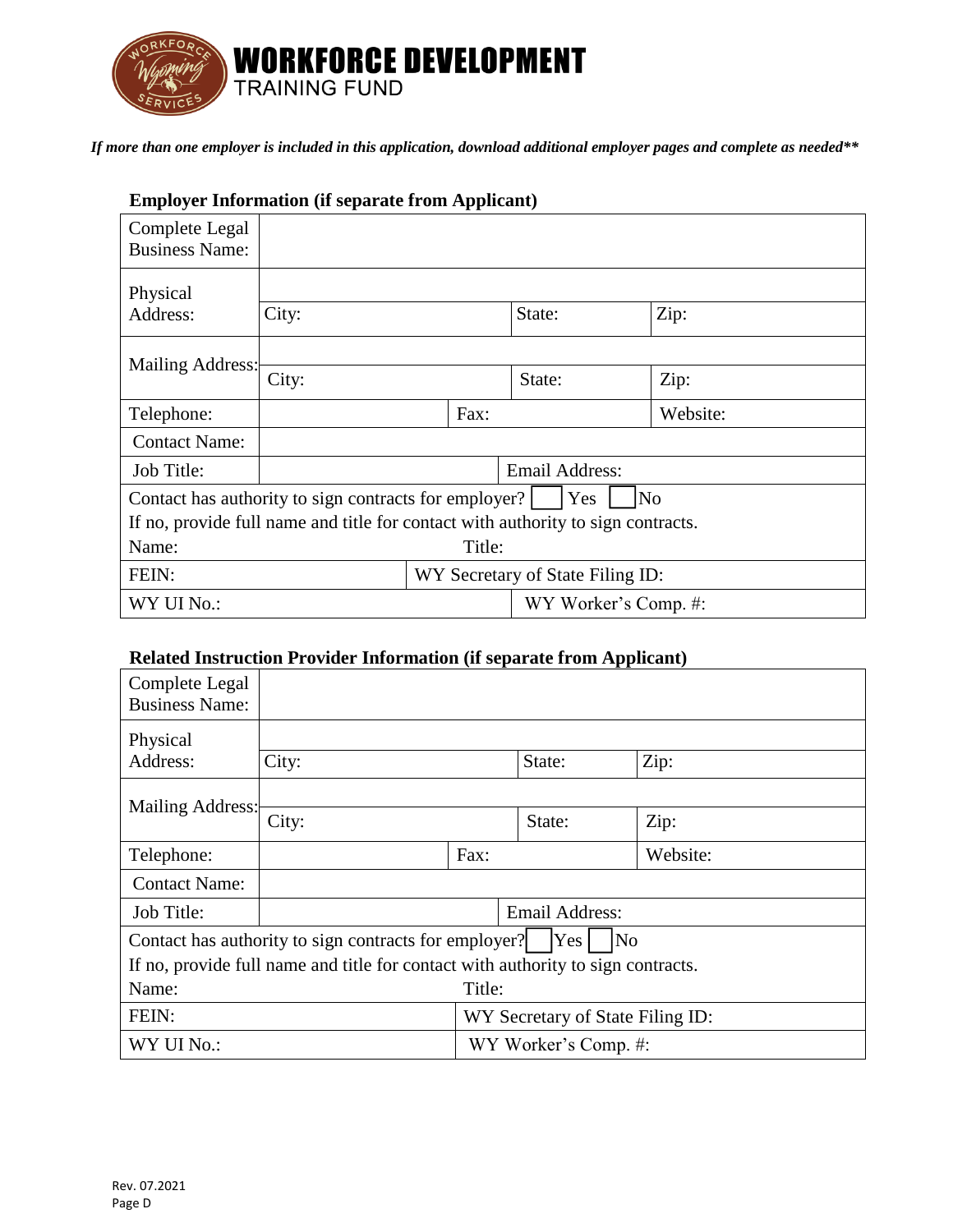

# **PART 2 – Application Narrative**

## **Section 1 Apprenticeship Program Summary**

Briefly summarize the apprenticeship program and how the related technical instruction shall provide trained workers for business(es) or industry in Wyoming. The summary should provide the agency with an overview of the goals of the proposed program, the planned activities, number of participants, expected outcomes and the proposed impact of the program. The Apprenticeship Program Summary will count towards the five-page narrative limit.

## **Section 2 Partnerships**

Detail information about any partnerships that support the program or other resource enhancements or contributions to the program. Include information addressing established relationships with other government agencies, private businesses, or other entities that will assist in the completion of the program.

If any other funding has been requested in connection with this program, please describe in detail from which entity the grant or funding was requested, the date of the application or request for the grant or funding, if the grant or funding has been approved or is pending as of the date of this application. Also describe, in detail, how the additional funds will be applied to the cost of the related instruction.

The applicant, employer(s), and the related technical instruction provider (if separate) are required to be properly registered with the Workforce Development Training Fund, Secretary of State and Wyoming Unemployment Insurance and Workers' Compensation with the Department of Workforce Services.

### **Section 3 Reporting Requirements**

The applicant will explain in detail how the applicant and the related technical instruction provider (if separate) will gather data to fulfill the reporting requirements below.

- The applicant, in collaboration with the related instruction provider, shall submit a final report to DWS outlining the results of the related technical instruction:
	- o Number of apprentices completed;
	- o Date services began and ended for each apprentice;
	- o Post-related instruction employment information
	- o Demonstrate and document how the related technical instruction increased the skill level of the apprentices and improved the efficiency, profitability, or compliance of the applicant or business, businesses or industry.

### **Section 4 Performance Standards**

Describe in detail how the completion of the related instruction will be calculated during the course of the grant. What are the expectations of the sponsor, employer(s) and training provider of apprentices for completing the related instruction during the time of the grant? \*\* *(Continued on Page F)*

Rev. 07.2021 Page E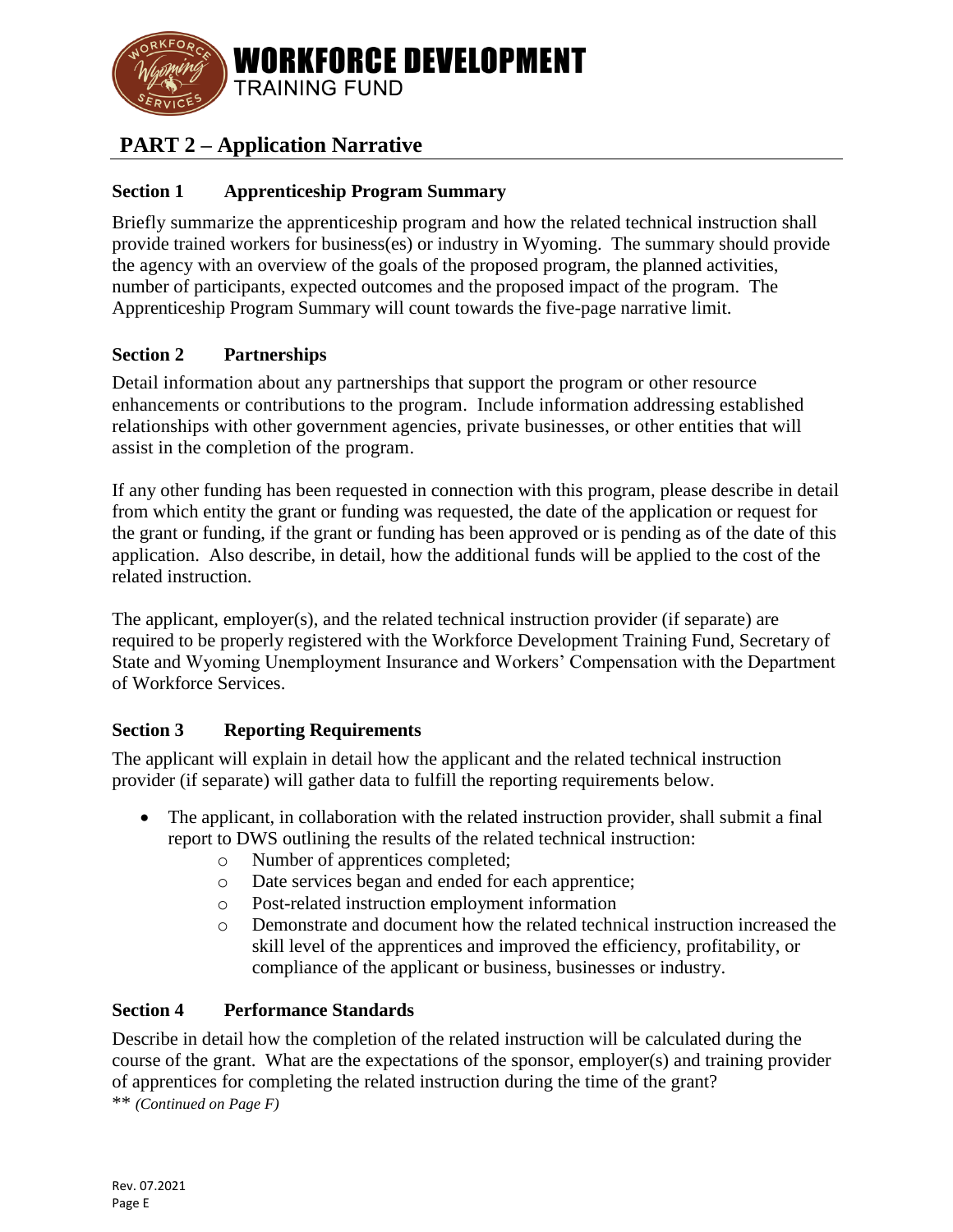

*(Continued from Section 4 Performance Standards on Page E) \*\**

Indicate anticipated timing of invoicing in conjunction with the related instruction, what eligible expenses will be invoiced and when, and how a completion rate of at least 80% will be calculated. Please indicate in the narrative that it is understood reimbursement will only be issued if this performance standard is met.

## **PART 3 - Budget Worksheet**

The following Budget Worksheet must be completed and submitted with the application.

|                | <b>Budget Category – Allowable Related Technical Instruction Expenses</b>                                                                                        | <b>Total</b> |
|----------------|------------------------------------------------------------------------------------------------------------------------------------------------------------------|--------------|
| $\mathbf{1}$   | Tuition / Registration                                                                                                                                           |              |
| $\overline{2}$ | Class Fees & Related Technical Instruction Materials                                                                                                             |              |
| 3              | Travel (Transportation, lodging and meals directly associated with delivery of the<br>related technical instruction)                                             |              |
| $\overline{4}$ | Instructor Wages and Fringe Benefits (%), <i>if applicable</i><br>(directly associated with delivery of the related technical instruction)                       |              |
| 6              | Fees for Licenses or Certifications obtained as part of the related technical<br>instruction                                                                     |              |
| 7              | Administration (Not to exceed 5% of the related technical instruction cost)                                                                                      |              |
| 8              | Less Other Funding (Where additional monetary contributions are received, the grant<br>would cover the remaining balance, not to exceed the actual expenditures) |              |
| 9              | <b>Total Related Technical Instruction Costs and Administration</b>                                                                                              |              |

#### **\*\* Non-Allowable Related Technical Instruction Expenses\*\***

- Purchased, rented or leased equipment
- Apprentice wages